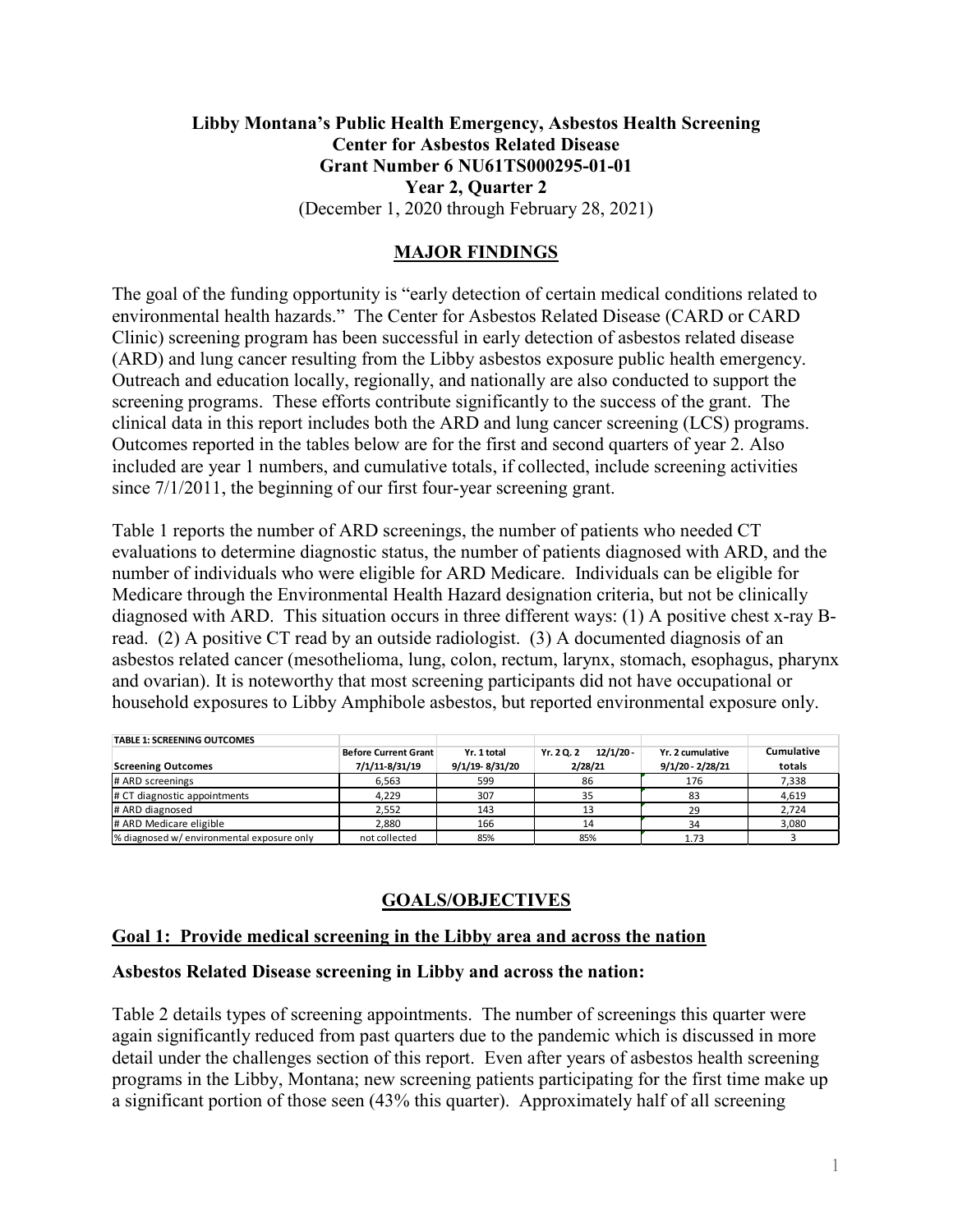participants live outside of Lincoln County and this has remained true for the past nine years of the program. It is estimated that over 80,000 people could have spent significant time in the Libby, Montana area while the mine was in full operation, so there is likely a large number of potential screening patients that have not yet been through the program. For those who qualify, asbestos health screening is offered either in Libby at the CARD Clinic or at a distance if they cannot travel to Libby. Due to the Coronavirus pandemic, CARD promoted more long distance screenings to limit travel and potential exposures. Successful completion of long distance screening (LDS) occurs when the participant completes all screening related activities (questionnaires, phone interview, spirometry, chest x-ray, and CARD medical provider visit by phone, plus a CT and second medical provider visit by phone if appropriate). The total number of appointments reported exceeds the number of patients because many screenings include two appointments; an initial appointment and then a CT follow-up appointment. Each participant is asked if they would like to share their health information and screening results with ATSDR's Tremolite Asbestos Registry (TAR), and with their primary care provider (PCP). Most say yes to both consents.

| TABLE 2: TYPES OF SCREENING APPOINTMENTS AND DIAGNOSIS RATES |                                               |                               |                                      |                                        |                      |
|--------------------------------------------------------------|-----------------------------------------------|-------------------------------|--------------------------------------|----------------------------------------|----------------------|
| <b>Appointment Type</b>                                      | <b>Before Current Grant</b><br>7/1/11-8/31/19 | Yr. 1 total<br>9/1/19-8/31/20 | $12/1/20 -$<br>Yr. 2 Q. 2<br>2/28/21 | Yr. 2 cumulative<br>$9/1/20 - 2/28/21$ | Cumulative<br>totals |
| # screenings                                                 | 6,563                                         | 599                           | 86                                   | 176                                    | 7,338                |
| # new screening patients                                     | 4.806                                         | 252                           | 37                                   | 78                                     | 5.136                |
| # rescreenings                                               | 1,757                                         | 347                           | 49                                   | 98                                     | 2,202                |
| # Lincoln County, MT residents                               | 3.366                                         | 310                           | 44                                   | 87                                     | 3.763                |
| #LDS eligible screenings done in clinic                      | 2.679                                         | 114                           | 12                                   | 36                                     | 2.829                |
| # of LDS patients                                            | 519                                           | 125                           | 19                                   | 34                                     | 678                  |
| # in clinic appointments (includes both visits)              | 9.445                                         | 680                           | 89                                   | 192                                    | 10,317               |
| #LDS appointments (includes both visits)                     | 1.347                                         | 226                           | 32                                   | 67                                     | 1.640                |
| Consented for TAR registry                                   | 5,015                                         | 483                           | 54                                   | 125                                    | 5.623                |
| Consented to notify PCP of screening results                 | not collected                                 | 479                           | 60                                   | 121                                    | 600                  |
| # past screeners diagosed with ARD seen for f/u              | not collected                                 | 2550                          | 196                                  | 518                                    | 3,068                |

Table 3 details demographic data related to age and gender of the screening population.

| TABLE 3: DEMOGRAPHICS OF SCREENING PARTICIPANTS |                             |                |                           |                    |                   |
|-------------------------------------------------|-----------------------------|----------------|---------------------------|--------------------|-------------------|
|                                                 | <b>Before Current Grant</b> | Yr. 1 total    | $12/1/20 -$<br>Yr. 2 Q. 2 | Yr. 2 cumulative   | <b>Cumulative</b> |
| Demographics                                    | 7/1/11-8/31/19              | 9/1/19-8/31/20 | 2/28/21                   | $9/1/20 - 2/28/21$ | totals            |
| # screenings                                    | 6,563                       | 599            | 86                        | 176                | 7,338             |
| #females                                        | 3,448                       | 355            | 56                        | 106                | 3,909             |
| # males                                         | 3,115                       | 244            | 30                        | 70                 | 3,429             |
| # under age 35                                  | 351                         | 27             | h                         | 11                 | 389               |
| # between 35-49                                 | 1,289                       | 116            | 17                        | 33                 | 1,438             |
| # between 50-64                                 | 3.279                       | 294            | 42                        | 86                 | 3,659             |
| # age 65+                                       | 1,644                       | 162            | 21                        | 46                 | 1,852             |
|                                                 |                             |                |                           |                    |                   |

Table 4 summarizes important clinical findings including the number of participants who report respiratory symptoms that may be asbestos related, the number with abnormal spirometry breathing test results, and for this grant, we've added the number with abnormal body mass index (BMI) as well. This quarter, 69 of 86 (80%) of screening participants did not have a spirometry test due to pandemic precautions. In addition, rapid COVID testing was added to grant services to enable spirometry testing for those to whom it could be made available under this condition. Symptoms, spirometry results and BMI information are all used in conjunction with health and exposure histories for clinical decision making to determine whether a CT scan should be performed. A CXR is done on every screening participant but occasionally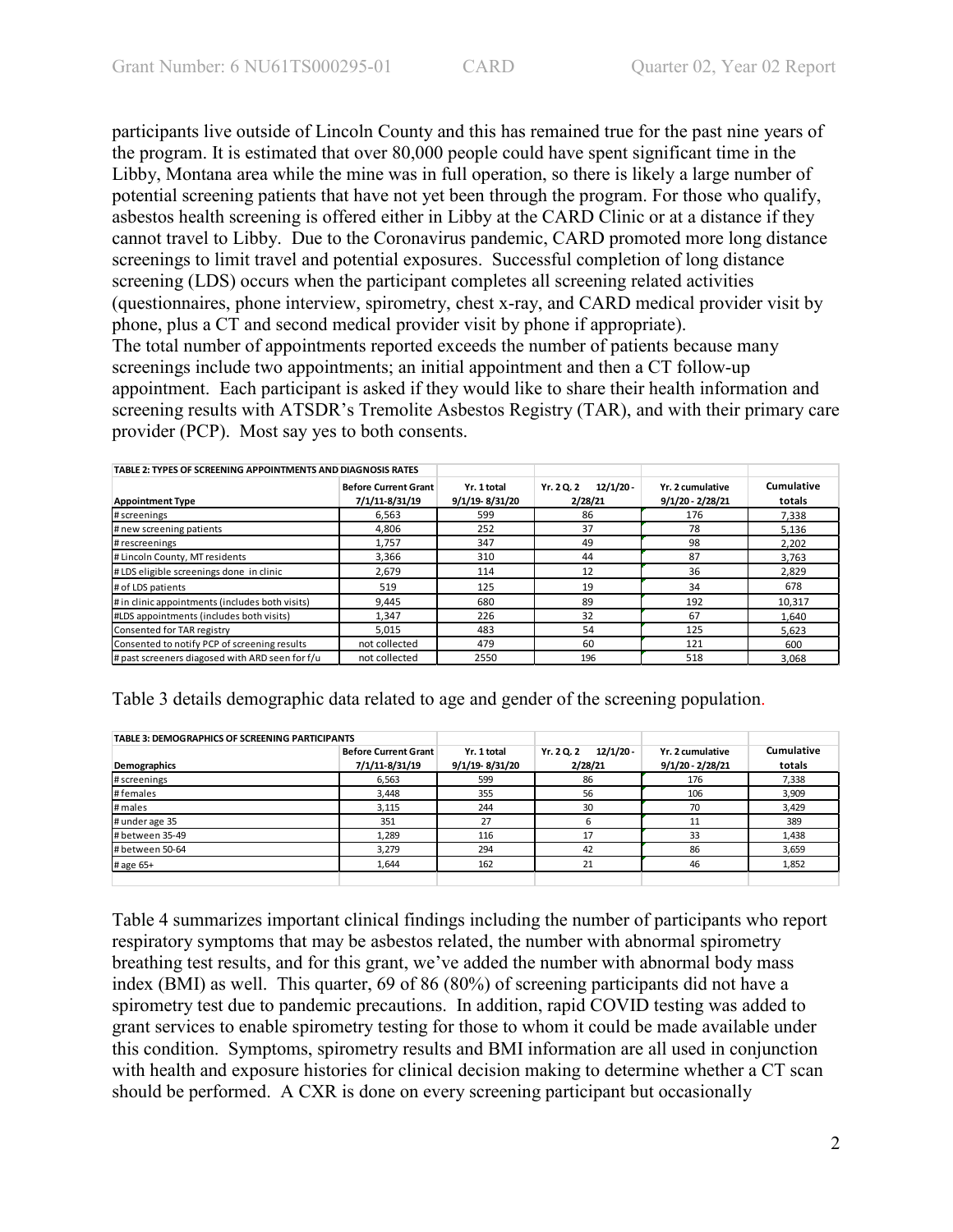participants will refuse their chest x-ray and participate in screening anyway. This is usually because only a CT is medically warranted based on past medical care or referral, the individual is too young to be exposed to radiation for screening purposes, or she is concerned about possible pregnancy. The number of abnormalities identified on CXR is low because CARD's medical providers do not typically diagnose ARD from x-rays. If ARD is suspected, based on ATS criteria, a CT scan is ordered. CT scans are considered the gold standard for ARD imaging.

| TABLE 4: CARD CLINICAL FINDINGS ASSOCIATED WITH ASBESTOS RELATED DISEASE |                                               |                               |                                      |                                        |                      |
|--------------------------------------------------------------------------|-----------------------------------------------|-------------------------------|--------------------------------------|----------------------------------------|----------------------|
| <b>CARD Clinical Findings</b>                                            | <b>Before Current Grant</b><br>7/1/11-8/31/19 | Yr. 1 total<br>9/1/19-8/31/20 | Yr. 2 Q. 2<br>$12/1/20 -$<br>2/28/21 | Yr. 2 cumulative<br>$9/1/20 - 2/28/21$ | Cumulative<br>totals |
| # screenings                                                             | 6,563                                         | 599                           | 86                                   | 176                                    | 7,338                |
| # symptomatic                                                            | 4,408                                         | 381                           | 57                                   | 108                                    | 4,897                |
| # abnormal spirometry                                                    | 1,699                                         | 171                           | 6                                    | 19                                     | 1,889                |
| # abnormal BMI (>30)                                                     | not collected                                 | 248                           | 28                                   | 56                                     | 304                  |
| # CXRs completed                                                         | 6,361                                         | 592                           | 86                                   | 174                                    | 7,127                |
| # no CXR done                                                            | 202                                           | $\overline{7}$                | 0                                    | 2                                      | 211                  |
| #abnormal CXR (CARD)                                                     | 394                                           | 17                            | 0                                    |                                        | 412                  |
| pleural only                                                             | 356                                           | 15                            | 0                                    |                                        | 372                  |
| interstitial only                                                        | 19                                            | 1                             | 0                                    | 0                                      | 20                   |
| both                                                                     | 19                                            | 1                             | 0                                    | $\mathbf 0$                            | 20                   |
| # CTs completed                                                          | 4,229                                         | 307                           | 35                                   | 83                                     | 4,619                |
| # abnormal CT (CARD)                                                     | 2,525                                         | 143                           | 13                                   | 28                                     | 2,696                |
| pleural only                                                             | 1,988                                         | 122                           | 9                                    | 22                                     | 2,132                |
| interstitial only                                                        | 12                                            | 5                             | 0                                    | 0                                      | 17                   |
| both                                                                     | 525                                           | 16                            | 4                                    | 6                                      | 547                  |

Table 5 describes significant findings of ARD screening. These findings include focal opacities, masses, and confirmed cancers. In addition, data is now being collected to track incidental findings, specialist referrals, and depression follow-ups completed as part of screening. Confirmed cancers that are possibly asbestos related and tracked by CARD include lung, colon, rectum, larynx, stomach, esophagus, pharynx and ovary. These are based on Medicare's Environmental Health Hazards checklist. Only cancers for which CARD has medical record confirmation are reported. Patients with significant findings are referred for appropriate followup, but many are referred to primary care rather than specialists for initial evaluation. Not all patients share the results of their follow-ups with CARD.

Focal opacities are common in screening studies, and their prevalence is well documented in literature. Only a small percentage of focal opacities turn out to be cancers, however they are all tracked to be followed in future screenings. They are also tracked because individuals between the ages of 55 and 84 with at least 20 pack years of smoking history and documented exposure to asbestos with a nodule greater than 6mm (this was increased from 4mm previously per updated Fleischner Society Guidelines released in 2018) can enroll in the lung cancer screening program. Lung masses reported in this table do not include those identified through the lung cancer screening program.

One of the questionnaires completed by screening patients includes a depression assessment. If participants' scores are abnormally high, they are referred to the Case Manager for follow-up assessment and possible referral to other community support services.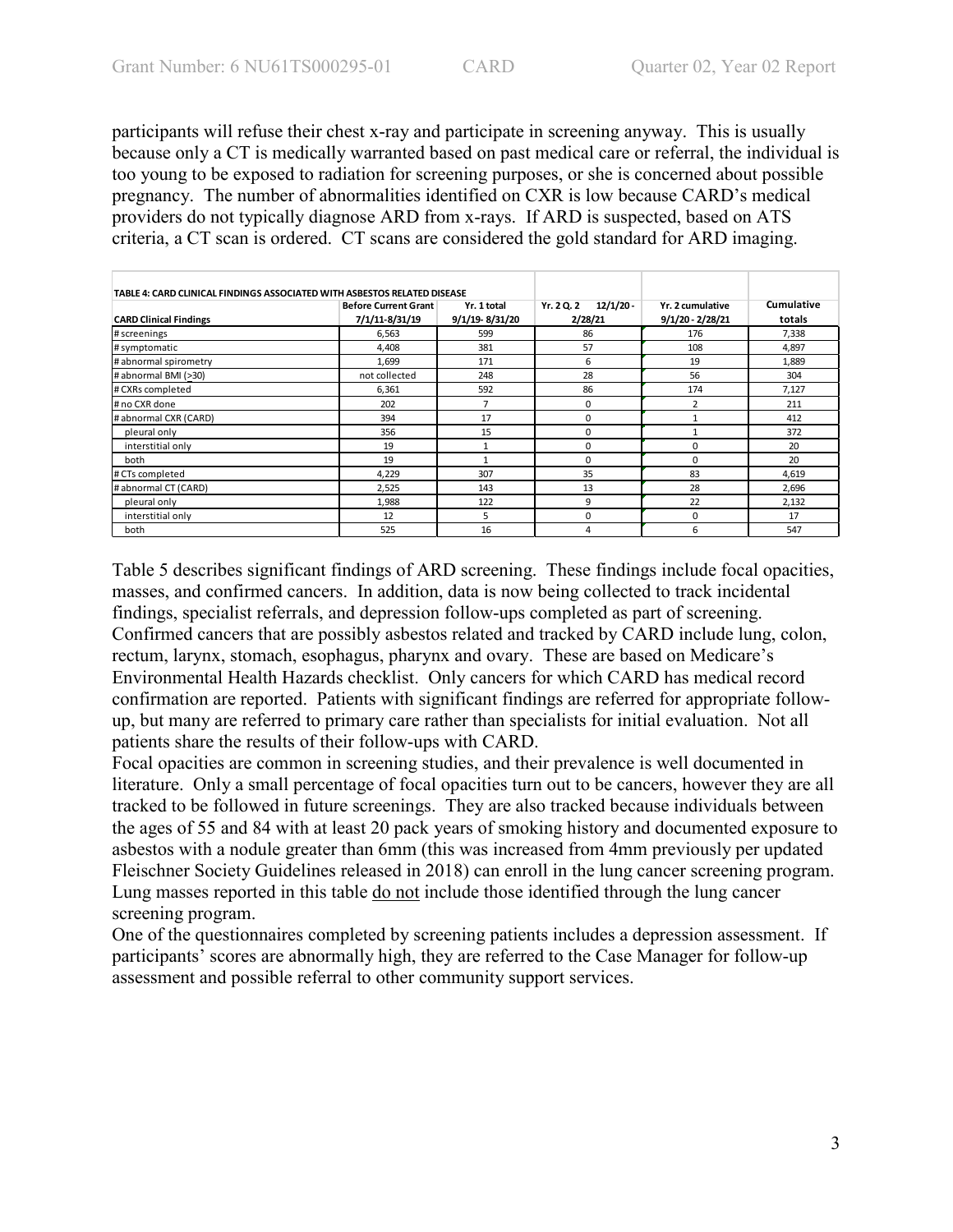| TABLE 5: SIGNIFICANT FINDINGS IDENTIFIED THROUGH ARD SCREENING |                             |                |                         |                    |            |
|----------------------------------------------------------------|-----------------------------|----------------|-------------------------|--------------------|------------|
|                                                                | <b>Before Current Grant</b> | Yr. 1 total    | $12/1/20 -$<br>Yr. 20.2 | Yr. 2 cumulative   | Cumulative |
| <b>Significant Findings</b>                                    | 7/1/11-8/31/19              | 9/1/19-8/31/20 | 2/28/21                 | $9/1/20 - 2/28/21$ | totals     |
| # lung masses                                                  | 57                          | 6              |                         |                    | 65         |
| # thyroid masses                                               | 22                          |                |                         |                    | 22         |
| # kidney masses                                                | 23                          | 0              |                         |                    | 23         |
| # breast masses                                                | 19                          |                |                         |                    | 20         |
| # other masses                                                 | 52                          |                |                         |                    | 55         |
| Total # masses identified                                      | 173                         | 8              |                         |                    | 185        |
| #focal opacities                                               | 1.123                       | 159            | 17                      | 42                 | 1324       |
| # cancers verified possibly asbestos related                   | not collected               | 14             |                         | 12                 | 26         |
| # participants w/ incidental findings                          | not collected               | 252            | 34                      | 77                 | 329        |
| # specialist referrals                                         | not collected               | 3              |                         |                    | 3          |
| # depression follow-ups completed                              | not collected               | 190            | 16                      | 65                 | 255        |

### **Fecal Occult Blood Testing:**

Fecal occult blood testing (FOBT) is offered to all screening participants between the ages of 50- 75 since asbestos exposure can increase risk of developing colon cancer. If a participant had regularly scheduled colonoscopies or refused participation for another reason, they were not given an FOBT test kit. Fifteen of 27 FOBTs given (55%) in quarter 2 were returned and more completed FOBT tests will likely be returned after the end of the quarter. For those who are given an FOBT but do not return it, a follow-up letter is mailed as a reminder. For those with positive results, a repeat FOBT is offered as well as a referral for further follow-up.

| TABLE 6: FECAL OCCULT BLOOD TESTING FOR EARLY DETECTION OF COLON CANCER |                                        |                               |                                      |                                      |                      |
|-------------------------------------------------------------------------|----------------------------------------|-------------------------------|--------------------------------------|--------------------------------------|----------------------|
| <b>Fecal Occult Blood Tests</b>                                         | Before Current Grant<br>7/1/11-8/31/19 | Yr. 1 total<br>9/1/19-8/31/20 | $12/1/20 -$<br>Yr. 2 Q. 2<br>2/28/21 | Yr. 2 cumulative<br>9/1/20 - 2/28/21 | Cumulative<br>totals |
| #FOBTs given                                                            | 2.223                                  | 204                           |                                      |                                      | 2,484                |
| #FOBTs returned                                                         | 846                                    | 102                           |                                      | 28                                   | 976                  |
| # FOBTs abnormal                                                        |                                        |                               |                                      |                                      |                      |

### **Outside Radiology Reads:**

A reader from a panel of five certified B-readers, including three radiologists, reads every image taken through the screening program. Screening CT scans are only distributed to the three radiologists; chest x-rays are distributed to all five B-readers on the panel. Images are distributed by mail to readers in a systematic cyclic process to ensure even workloads. Outside reads typically take 4-7 weeks to be returned, so the number of returned reads reported for each new quarter is usually low. Cumulative end of the grant year totals will reflect all of them even though they were not received during the grant quarter that the participant was screened in.

| TABLE 7: SINGLE OUTSIDE READ RESULTS BY B-READER (CXR) OR RADIOLOGIST (CT) |                                               |                               |                                      |                                        |                      |
|----------------------------------------------------------------------------|-----------------------------------------------|-------------------------------|--------------------------------------|----------------------------------------|----------------------|
| <b>Outside Read Findings</b>                                               | <b>Before Current Grant</b><br>7/1/11-8/31/19 | Yr. 1 total<br>9/1/19-8/31/20 | $12/1/20 -$<br>Yr. 2 Q. 2<br>2/28/21 | Yr. 2 cumulative<br>$9/1/20 - 2/28/21$ | Cumulative<br>totals |
| # CXRs                                                                     | 6,361                                         | 592                           | 86                                   | 174                                    | 7,127                |
| # B reads                                                                  | 6,313                                         | 592                           | 53                                   | 104                                    | 7,009                |
| # B reads abnormal                                                         | 551                                           | 32                            | ς                                    | 6                                      | 589                  |
| Pleural                                                                    | 452                                           | 26                            |                                      | 4                                      | 482                  |
| Interstitial                                                               | 73                                            | 4                             |                                      |                                        | 79                   |
| Both                                                                       | 26                                            | $\overline{ }$                | O                                    | 0                                      | 28                   |
| # CTs                                                                      | 4,229                                         | 307                           | 35                                   | 83                                     | 4,619                |
| # Outside CT reads                                                         | 4,163                                         | 307                           | 6                                    | 37                                     | 4,507                |
| # Outside CT reads abnormal                                                | 1,453                                         | 56                            | 0                                    | 5                                      | 1,514                |
| Pleural only                                                               | 797                                           | 17                            | 0                                    |                                        | 816                  |
| Interstitial only                                                          | 370                                           | 33                            | O                                    | n                                      | 405                  |
| <b>Both</b>                                                                | 286                                           | 6                             | 0                                    |                                        | 293                  |

**Quality control panel readings of radiographs and HRCT scans:**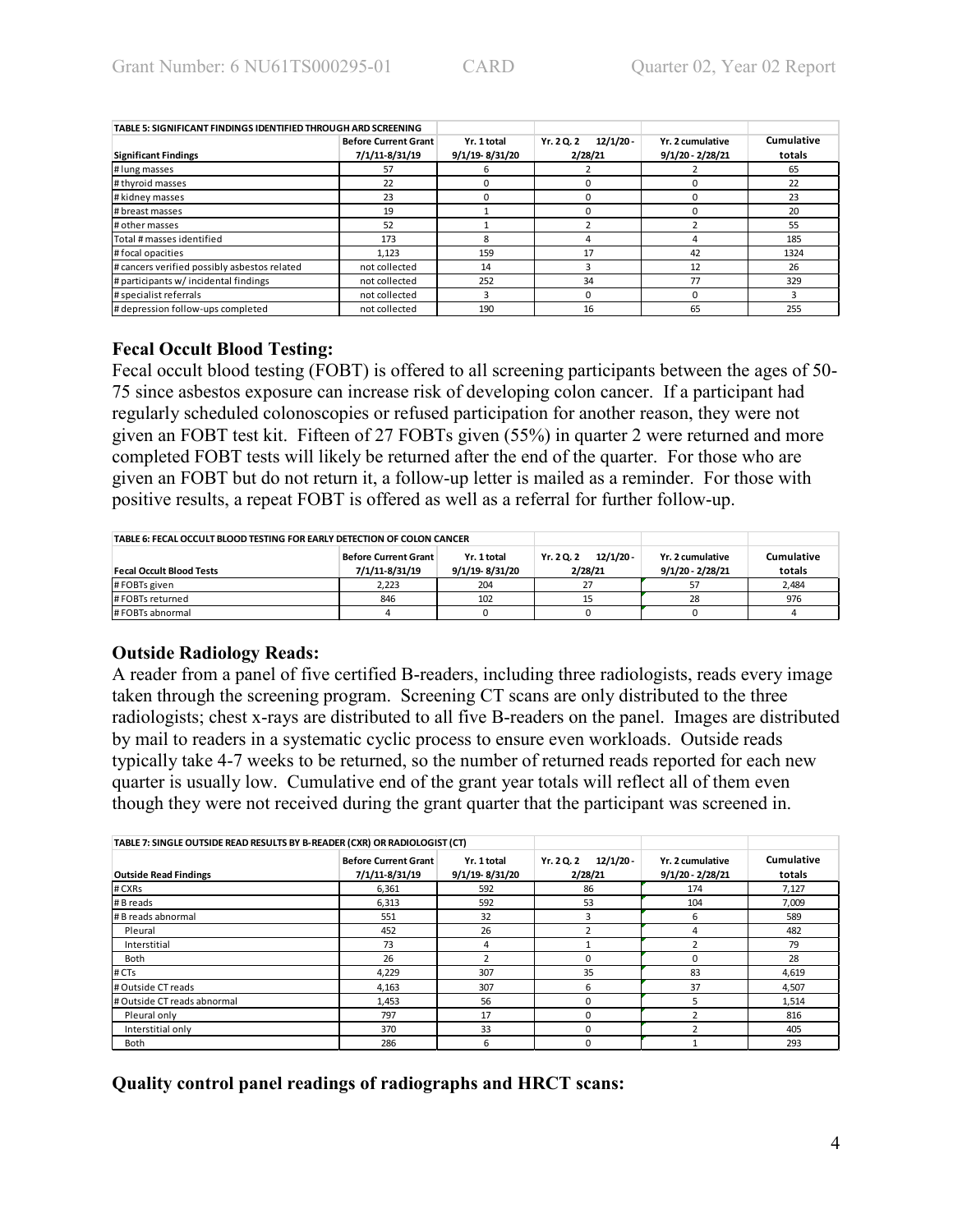Twice annually, peer review sessions are held as a quality control measure. The first peer review comparison phone call discussion of year 2 was held in December. Post peer review comparison analysis was completed by Dr. Curtis Noonan, CARD's contracted epidemiologist. For CXR, 54 records were selected for peer review by the 5-person panel of B-readers, and 24 CT reads were made by the panel of 3 thoracic radiologists. The comparisons are based on a SAS macro, %MAGREE, which allows for comparison of multiple raters when multiple responses (ratings) are on a nominal scale. This methodology employed by the macro is based on Fleiss (2003) and Fleiss et. al. (1979).

# Year 2,  $1<sup>st</sup>$  peer review

Frequencies and overall Kappa considering pleural and parenchymal CXR reads separately and combined among five outside readers.

|                      | $n (%)^*$  | Kappa:  | Kappa:      | Kappa:            |
|----------------------|------------|---------|-------------|-------------------|
|                      |            | Pleural | Parenchymal | <b>Both Reads</b> |
|                      |            | Reads   | Reads       | Combined          |
| Pleural Only         | 37(13.7%)  | --      |             | 0.483             |
| Parenchymal Only     | $8(3.0\%)$ | --      |             | 0.549             |
| <b>Both Positive</b> | $(0.4\%)$  | --      |             |                   |
| <b>Both Negative</b> | 224 (83%)  | --      |             | 0.555             |
| Overall              | 265 (100%) | 0.479   | 0.483       | 0.518             |

\* Five repeats of 54 CXR studies.

Frequencies and overall Kappa considering pleural and parenchymal CT reads separately and combined among three outside readers.

|                      | $n (%)^*$    | Kappa:  | Kappa:      | Kappa:            |
|----------------------|--------------|---------|-------------|-------------------|
|                      |              | Pleural | Parenchymal | <b>Both Reads</b> |
|                      |              | Reads   | Reads       | Combined          |
| Pleural Only         | $15(20.8\%)$ | $-$     | --          | 0.411             |
| Parenchymal Only     | $9(12.5\%)$  | $- -$   | --          | 0.746             |
| <b>Both Positive</b> | $0(0\%)$     | $- -$   | --          | --                |
| <b>Both Negative</b> | 48 (66.7%)   | --      | --          | 0.500             |
| Overall              | 72 (100%)    | 0.411   | 0.746       | 0.524             |

\* Three repeat reads of 24 CT studies.

| <b>KAPPA VALUE INTERPRETATION</b> |                            |
|-----------------------------------|----------------------------|
| <b>Kappa Values</b>               | <b>Degree of Agreement</b> |
| $\leq$ =0                         | Poor                       |
| $0 - 0.2$                         | Slight                     |
| $0.2 - 0.4$                       | Fair                       |
| $0.4 - 0.6$                       | Moderate                   |
| $0.6 - 0.8$                       | Substantial                |
| $0.8 - 1$                         | <b>Almost Perfect</b>      |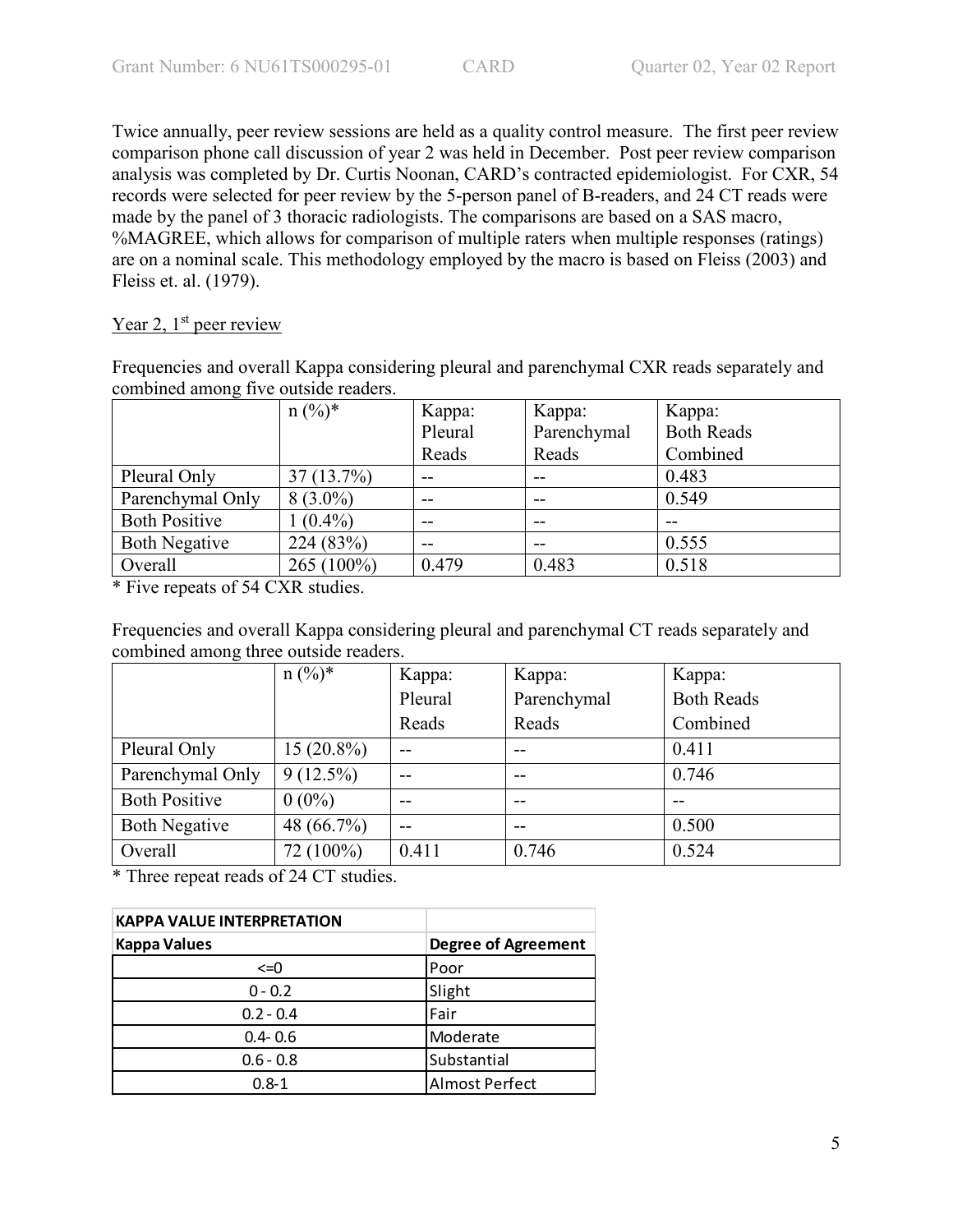## References

- *Fleiss, J.L. (2003), Statistical Methods for Rates and Proportions, Third Edition. New York: John Wiley & Sons, Inc.*
- *Fleiss, J.L., Nee, J.C.M, and Landis, J.R. (1979), "Large Sample Variance of Kappa in the Case of Different Sets of Raters," Psychological Bulletin, 86(5), 974-977.*

## **Lung Cancer Screening for High Risk Individuals:**

Early detection of possible asbestos-related cancers through participation in Lung Cancer Screening (LCS) is available to high risk individuals. Participants eligible for the LCS program are between the age of 55-84, have at least 20 pack years of smoking history, and were diagnosed with ARD **or** had Libby asbestos exposure and a nodule greater than 6 mm. A thoracic radiologist experienced in lung cancer detection reads all low-dose CT scans (LDCTs). Lung cancers reported in Table 8 do not include lung cancers identified through the asbestos related disease screening program. 28% of this quarter's lung cancer screening participants were active smokers and they were given brief cessation education and counselling, and offered free one-on-one counselling as well. Each active smoker participating in the program received smoking cessation materials with their lung cancer screening results. For those with normal lung cancer screening results, the participant is typically contacted by CARD staff with results after a medical provider reviews them. A provider visit is scheduled to discuss results if requested by the participant and/or by the CARD medical provider when results warrant it. Every participant is educated about the option of having a provider visit and about the benefits and risks of LDCT screening in a pre-engagement pamphlet sent prior to participation. Results letters are sent to each participant after screening to keep for their records.

| TABLE 8: LUNG CANCER SCREENING OUTCOMES SPECIFICALLY FROM LUNG CANCER SCREENING PROGRAM |                                               |                               |                                      |                                        |                      |
|-----------------------------------------------------------------------------------------|-----------------------------------------------|-------------------------------|--------------------------------------|----------------------------------------|----------------------|
| <b>Lung Cancer Screening</b>                                                            | <b>Before Current Grant</b><br>7/1/11-8/31/19 | Yr. 1 total<br>9/1/19-8/31/20 | $12/1/20 -$<br>Yr. 2 Q. 2<br>2/28/21 | Yr. 2 cumulative<br>$9/1/20 - 2/28/21$ | Cumulative<br>totals |
| # completed LDCTs                                                                       | 3.008                                         | 524                           | 102                                  | 230                                    | 3,762                |
| # new LCS participants                                                                  | not collected                                 | 65                            |                                      | 18                                     | 83                   |
| # of established participants                                                           | not collected                                 | 449                           | 93                                   | 212                                    | 661                  |
| # less than annual f/u                                                                  | not collected                                 | 52                            | 13                                   | 32                                     | 84                   |
| # referrals                                                                             | not collected                                 | 12                            |                                      | 4                                      | 16                   |
| # confirmed cancers                                                                     | 29                                            | ς                             |                                      |                                        | 36                   |
| # other findings                                                                        | not collected                                 |                               |                                      |                                        |                      |
| # current smokers                                                                       | not collected                                 | 114                           | 29                                   | 58                                     | 172                  |
| # no longer participating                                                               | not collected                                 | 33                            |                                      | 14                                     | 47                   |

Lung cancer screening is considered most effective when conducted annually so that cancers can be found at the earliest stages and be treated quickly. Table 9 shows the number of lung cancer screening participants using the program over consecutive years. Participants join the program whenever they become eligible and interested, but some drop out due to being diagnosed with lung cancer, dying, moving out of the area, aging out of the program, or being lost to follow-up for some other reason. In addition, during the pandemic, many participants did not get their annual LCS because only essential imaging was being done. For participants who remain local and eligible for the program, three recall attempts are made annually to encourage ongoing participation.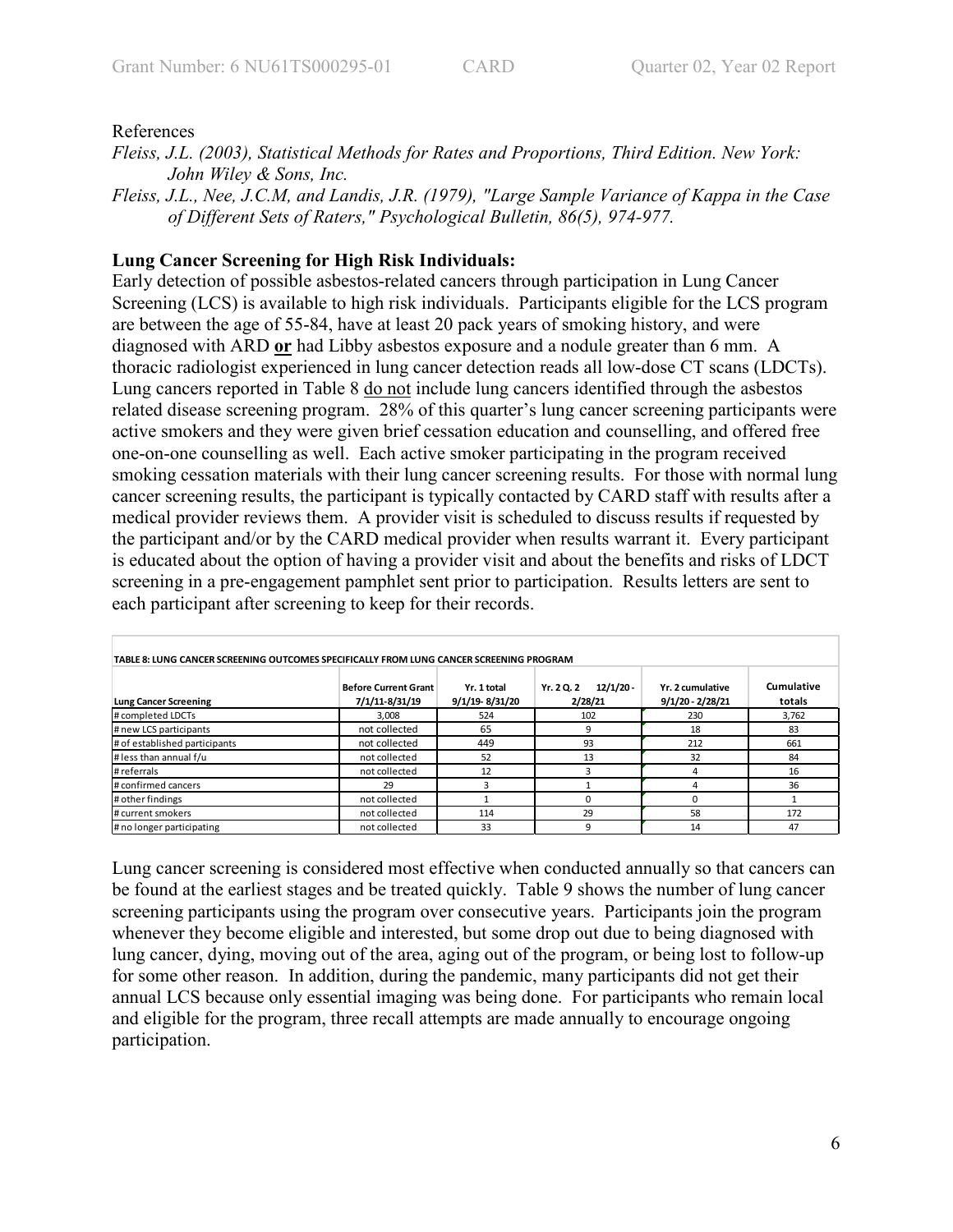| TABLE 9: CONSECUTIVE YEARS LUNG CANCER SCREENING |                                               |                               |                                      |                                        |                          |
|--------------------------------------------------|-----------------------------------------------|-------------------------------|--------------------------------------|----------------------------------------|--------------------------|
| <b>Consecutive years</b>                         | <b>Before Current Grant</b><br>7/1/11-8/31/19 | Yr. 1 total<br>9/1/19-8/31/20 | $12/1/20 -$<br>Yr. 2 Q. 2<br>2/28/21 | Yr. 2 cumulative<br>$9/1/20 - 2/28/21$ | <b>Cumulative totals</b> |
| <b>Established LDCT participants</b>             | 478                                           | 445                           | 93                                   | 212                                    | 1135                     |
| Participated 2-4 consecutive years               | 283                                           | 238                           | 44                                   | 100                                    | 621                      |
| Participated 5-8 consecutive years               | 141                                           | 161                           | 28                                   | 78                                     | 380                      |
| Rescreened but not consecutive years             | 54                                            | 46                            |                                      | 34                                     | 134                      |

# **ANA screening:**

A screening blood test for antinuclear antibodies (ANA) has been added to the ARD screening program for this grant. The test is offered to all ARD screening participants based on research that has shown a relationship between Libby asbestos exposure and autoimmune disease. Table 10 summarizes ANA test results. Those with positive results are educated and if medically warranted brought in for an additional provider visit and/or referred for follow-up. Results are also sent to Dr. Jean Pfau quarterly for review and interpretation.

| <b>TABLE 10: ANA Results</b> | Before Current Grant<br>7/1/11-8/31/19 | Yr. 1 total<br>9/1/19-8/31/20 | $12/1/20 -$<br>Yr. 2 Q. 2<br>2/28/21 | Yr. 2 cumulative<br>9/1/20 - 2/28/21 | Cumulative totals |
|------------------------------|----------------------------------------|-------------------------------|--------------------------------------|--------------------------------------|-------------------|
| # ANA tests completed        | not collected                          | 424                           | 63                                   | 134                                  | not collected     |
| # Abnormal ANA               | not collected                          | 93                            |                                      | 35                                   | not collected     |
| # Abnormal ANA requiring f/u | not collected                          | 23                            |                                      |                                      | not collected     |

# **ANA interpretation by Dr. Pfau:**

This second quarter screening group for the 2020/2021 grant year continues with trends reported previously for Libby, by presenting with a high frequency of positive ANA tests and of autoimmune diagnoses. However, this group had 1 case of Sjogren's Syndrome, and no reported cases of lupus, sarcoidosis, or scleroderma, which were three of the diseases with significant increases in prevalence in Libby compared to expected (Diegel, R., 2018). There were more cases of autoimmune diseases that are not characterized by having positive ANA tests, so ANA testing would not assist with screening for those diseases. This screening group has a very high frequency of autoimmune symptoms (61.7%), suggesting a continuing concern about undiagnosed autoimmune conditions that do not meet diagnostic criteria, but that fit the diffuse characteristics of the autoimmune conditions seen in populations exposed to Libby Asbestiform Amphiboles (LAA) (Diegel R., 2018).

In this group, a negative ANA test was not significantly associated with likelihood of a negative CT test, contrary to what we hypothesized from our previous work (Pfau, J., et al., 2019). However, these data are preliminary, with very small numbers of patients. The data will be further evaluated in the future when more of the CT scans are completed.

# References

*Brady, D.M. 2016. Fibromyalgia Misdiagnosis: What else could it be? Integrative Practitioner https://www.integrativepractitioner.com/practice-management/news/fibromyalgia-misdiagnosiswhat-else-could-it-be*

- *Diegel, R., B. Black, J.C. Pfau, T. McNew, C. Noonan, R. Flores. 2019. Case series: Rheumatological manifestations attributed to exposure to Libby Asbestiform Amphiboles. Jrnl Tox Env Health, Part A 81(15):734-747.*
- *McBratney, S. 2020. Fibromyalgia Facts. Healthgrades. https://www.healthgrades.com/rightcare/fibromyalgia/fibromyalgia-facts*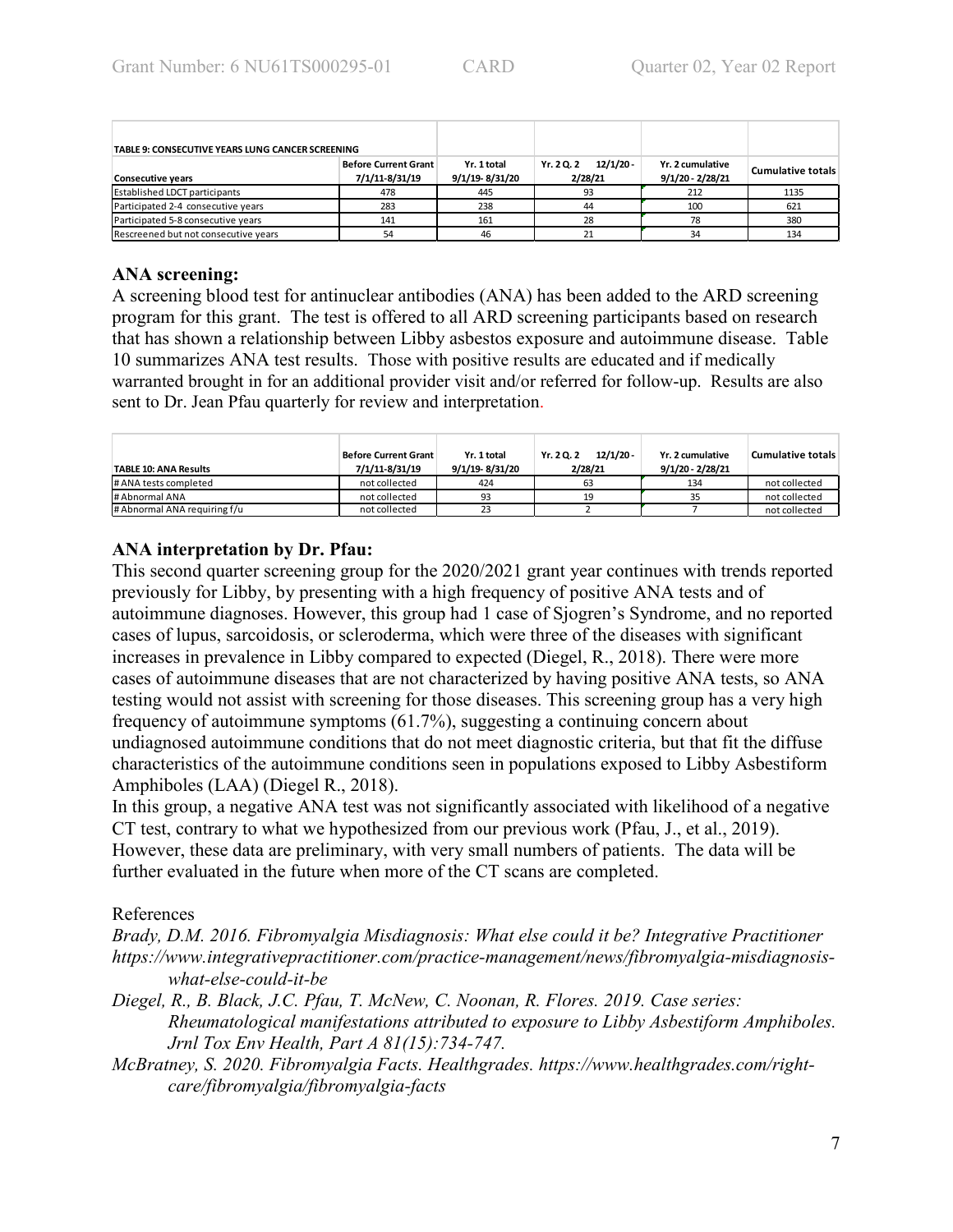- *Pfau, J.C., T. McNew, K. Hanley, L. Swan, B. Black. 2019. Autoimmune markers for progression of Libby amphibole lamellar pleural thickening. Inhal Tox 31(11-12):409-419.*
- *Pfau, J.C., K. Serve, L. Woods, C. Noonan. 2016. Asbestos Exposure and Autoimmunity. Chapter 10 in Biological Effects of Fibrous and Particulate Substances, T. Otsuki, Editor. Springer Japan. P. 181 – 194.*
- *Pfau, J.C., J.J. Sentissi, G. Weller, E.A. Putnam. 2005. Assessment of Autoimmune Responses Associated with Asbestos Exposure in Libby, Montana, USA. Environ. Health Perspectives, 113:25-30.*
- *Ryan, P.H., C.H. Rice, J.E. Lockey, B. Black, J. Burkle, T.J. Hilbert, L. Levin, C. Brokamp, R. McKay, C. Wolfe, G.K. LeMasters. 2017. Childhood exposure to Libby amphibole asbestos and respiratory health in young adults. Environmental Research, 158:470-479.*

## **Smoking Cessation:**

Smoking cessation continues to be extremely important for patient health maintenance and the screening program goals. Respiratory therapists and spirometry techs provide brief counseling to all identified smokers upon review of their tobacco use history questionnaire. Past quit attempts and current interest in quitting are explored. If interested, educational material is given and referral is made to CARD's Case Manager who is trained as a tobacco treatment specialist. Medical providers also educate about the importance of smoking cessation and refer to the Case Manager for free cessation counseling when patients express genuine interest in pursuing cessation. The Case Manager provides education and resources such as CARD's smoking cessation booklet and Montana Quit Line information (counseling, follow up calls and cessation medications at low or no cost). Smoking cessation information is placed in the waiting room and all patient care rooms as well. Community education about smoking prevention and cessation has been added to this table.

| TABLE 11: SMOKING CESSATION OUTCOMES AND OURTREACH ACTIVITIES  |                                                   |                               |                                 |                                        |                      |  |  |
|----------------------------------------------------------------|---------------------------------------------------|-------------------------------|---------------------------------|----------------------------------------|----------------------|--|--|
| <b>Smoking Cessation</b>                                       | <b>Before Current</b><br>Grant 7/1/11-<br>8/31/19 | Yr. 1 total<br>9/1/19-8/31/20 | Yr. 2 Q. 2<br>12/1/20 - 2/28/21 | Yr. 2 cumulative<br>$9/1/20 - 2/28/21$ | Cumulative<br>totals |  |  |
| # of screeners who smoked                                      | 706                                               | 98                            | 13                              | 32                                     | 836                  |  |  |
| # who quite since last screening<br>appointment                | 50                                                | 8                             | 1                               | 2                                      | 60                   |  |  |
| # brief cessation ed by medical staff                          | 395                                               | 77                            | 12                              | 21                                     | 493                  |  |  |
| l# booklets mailed<br>regionally/nationally                    | not collected                                     | 32                            |                                 | 18                                     | 50                   |  |  |
| #booklets given in clinc/local                                 | not collected                                     | 154                           | 25                              | 71                                     | 225                  |  |  |
| # individual follow up smoking<br>cessation sessions           | not collected                                     | 64                            | 10                              | 19                                     | 83                   |  |  |
| # engaged in ongoing counseling                                | 47                                                | 17                            | $\mathbf{1}$                    | 5                                      | 69                   |  |  |
| community members educated re:<br>smoking cessation/prevention | not collected                                     | 523                           | 25                              | 200                                    | 723                  |  |  |

# **Goal 2: Conduct Nationwide Outreach to Raise Awareness** (of screening and certain Medicare benefits) **and Goal 3: Provide Nationwide Health Education (**to detect, prevent, and treat environmental health conditions)

Outreach and education go hand in hand. The goals of providing outreach and education, about asbestos health and lung cancer screening, risk factors, asbestos related disease, health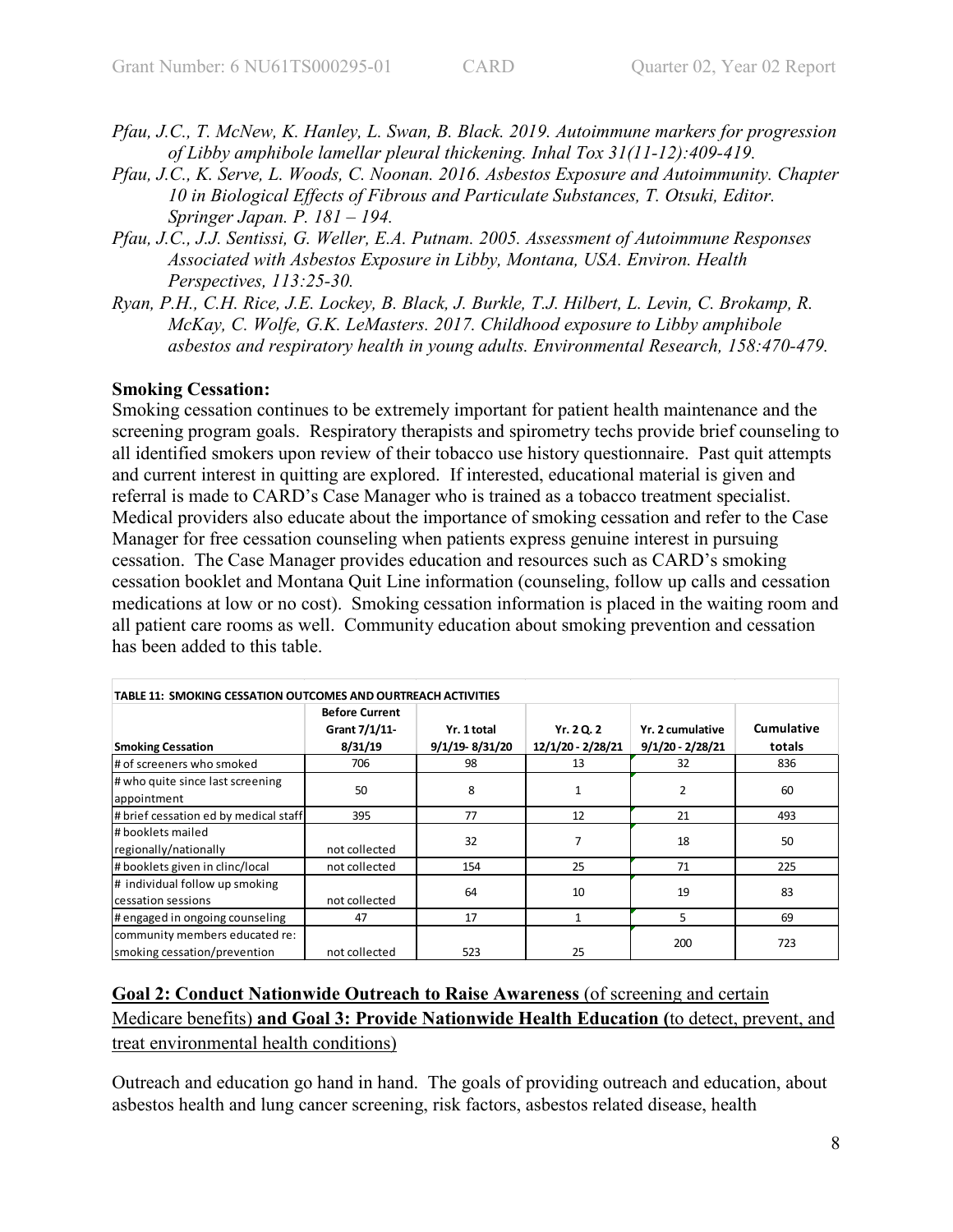management, and certain Medicare benefits are often approached as one combined goal. Quality control processes are in place as all CARD employees involved in outreach and education work very closely with the screening Project Director and, as appropriate, the Medical Providers, to develop and conduct screening outreach and educational activities. All final printed materials and community engagement activities are approved by the Project Director. CARD's physicians review and approve all technical and medical educational materials for professional audiences. Three main outreach and education target audiences include current and potential screening participants, members of the general public who could encounter Zonolite attic insulation or other environmental health hazards, and medical professionals. Each screening participant receives a patient education book along with in-person education by CARD staff, and all smokers are offered free smoking cessation services by CARD's Case Manager. In addition, anyone diagnosed with ARD receives benefits education about Medicare benefits and the Medicare Pilot Program for Asbestos Related Disease (MPPARD).

## **Outreach Efficacy for Enrollment in Certain Medicare Benefits for ARD:**

A detailed goal of the grant is to increase awareness about Medicare benefits available for individuals diagnosed with ARD resulting from Libby asbestos exposure. Traditional Medicare becomes available after ARD diagnosis as a result of Libby asbestos exposure regardless of the individual's age or disability status. Receipt of Medicare is facilitated by placing an EHH (Environmental Health Hazard) designation on an individual's Medicare status if they are diagnosed with Libby ARD. The MPPARD is also available for EHH Medicare patients who live in the program's designated geographic area (The counties of Lincoln, Flathead, Glacier, Lake, Sanders, Mineral, and Missoula in Montana; Benewah, Bonner, Boundary, Clearwater, Kootenai, Latah, and Shoshone in Idaho; and Ferry, Lincoln, Ponderay, Spokane, Stevens and Whitman in Washington.)

The numbers reported below in Table 12 are not all screening participants as some had a diagnosis of ARD resulting from Libby asbestos exposure prior to implementation of the current and prior screening grants. The number of people over 65 is low because they already have Medicare and only need an EHH if they are eligible for and interested in the MPPARD.

| TABLE 12: ENVIRONMENTAL HEALTH HAZARD (EHH) DESIGNATION AND ELIGIBILITY FOR BENEFITS |                                                   |                               |                                 |                                        |                      |  |  |
|--------------------------------------------------------------------------------------|---------------------------------------------------|-------------------------------|---------------------------------|----------------------------------------|----------------------|--|--|
| <b>Certain Medicare Benefits</b>                                                     | <b>Before Current</b><br>Grant 7/1/11-<br>8/31/19 | Yr. 1 total<br>9/1/19-8/31/20 | Yr. 2 Q. 2<br>12/1/20 - 2/28/21 | Yr. 2 cumulative<br>$9/1/20 - 2/28/21$ | Cumulative<br>totals |  |  |
| # of EHHs completed                                                                  | 3.263                                             | 118                           | 15                              | 33                                     | 3.414                |  |  |
| # of EHHs for people over 65                                                         | 1,101                                             | 39                            |                                 | 10                                     | 1,150                |  |  |
| # of EHHs for people under 65                                                        | 2.162                                             | 71                            |                                 | 15                                     | 2,248                |  |  |
| # who have improved access to<br>medical care for chronic conditions                 | 716                                               | 34                            |                                 |                                        | 757                  |  |  |

Table 13 reports use of MPPARD benefits. The categories reported in the table were updated during the last year of the prior grant to reflect the most accurate numbers available to CARD. After an individual is diagnosed through the screening program, the process to get on the MPPARD takes two months. Table 13 also includes the number of individuals who have improved access to medical care for chronic conditions. This means they are under age 65, have signed up for Medicare via EHH, and they have a chronic condition that needs ongoing medical monitoring. The chronic conditions included are rheumatoid arthritis, lupus, chronic obstructive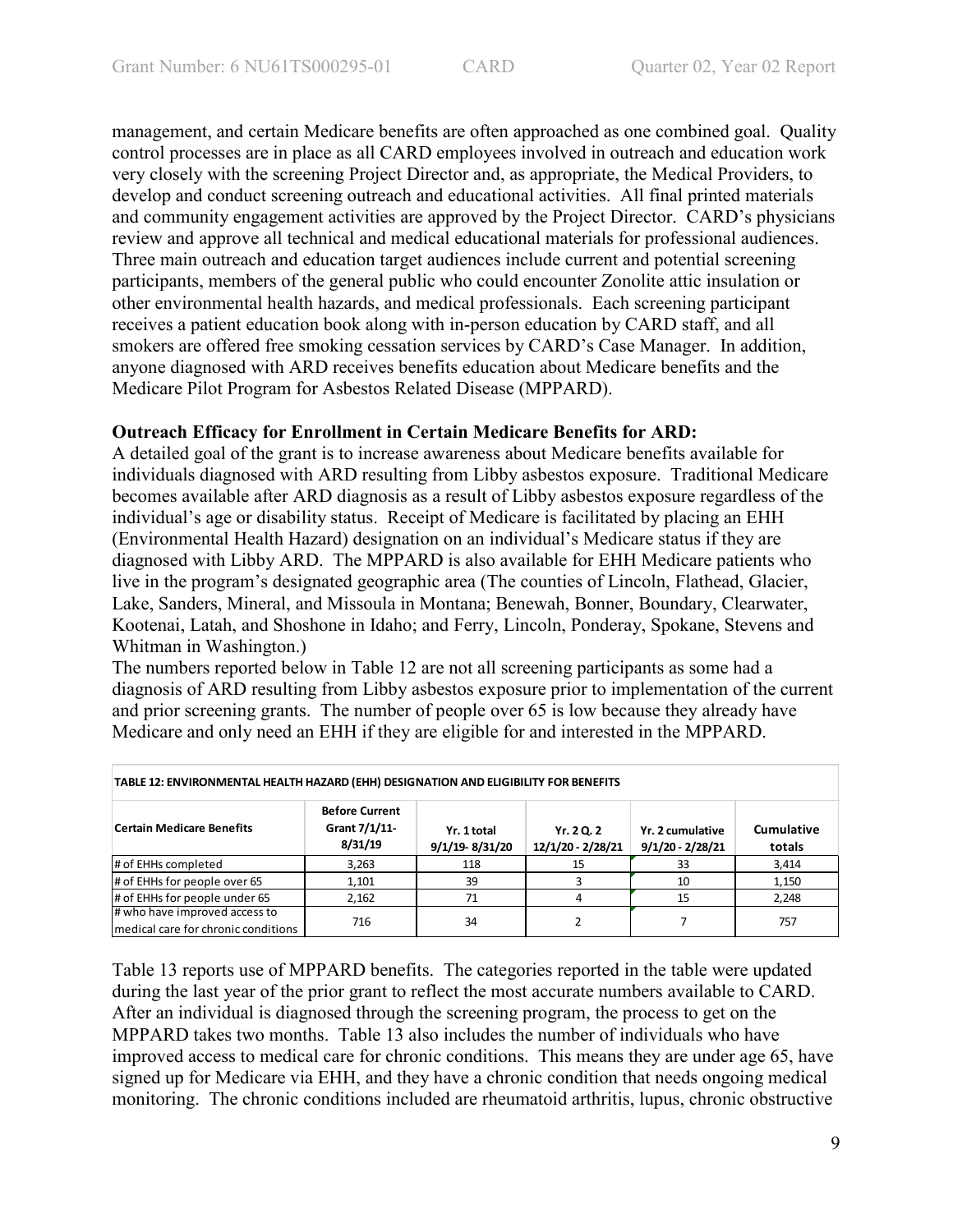pulmonary disease (COPD), congestive heart failure (CHF), pacemaker, intraventricular cardiac defibrillator (CD), hypertension, and diabetes. In addition to the numbers reported in the table below, during this quarter, 180 MPPARD beneficiaries completed health exams related to annual and ongoing disease monitoring.

| <b>Table 13: UTILIZATION OF PILOT BENEFITS</b>                             |                                                   |                               |                                 |                                        |                      |  |  |
|----------------------------------------------------------------------------|---------------------------------------------------|-------------------------------|---------------------------------|----------------------------------------|----------------------|--|--|
| <b>Pilot Benefit Utilization</b>                                           | <b>Before Current</b><br>Grant 7/1/11-<br>8/31/19 | Yr. 1 total<br>9/1/19-8/31/20 | Yr. 2 Q. 2<br>12/1/20 - 2/28/21 | Yr. 2 cumulative<br>$9/1/20 - 2/28/21$ | Cumulative<br>totals |  |  |
| # enrolled in Medicare Pilot                                               | 1,728                                             | 50                            | 3                               | 13                                     | 1,791                |  |  |
| # screening participants enrolled in<br>Pilot after diagnosis              | 672                                               | 5                             | 0                               | $\Omega$                               | 677                  |  |  |
| # of paid Pilot claims                                                     | not collected                                     | 7.658                         | 1,427                           | 3,432                                  | 11,090               |  |  |
| # Pilot related encounters (face to<br>face, email, phone call, education) | not collected                                     | 1,007                         | 344                             | 481                                    | 1,488                |  |  |
| # Pilot approved service<br>authorizations processed                       | not collected                                     | 750                           | 160                             | 318                                    | 1.068                |  |  |
| # community Pilot education                                                | not collected                                     | 95                            | 2,190                           | 2,365                                  | 2,460                |  |  |

# **Why Are Individuals Being Screened?**

CARD tracks why individuals are being screened to better understand and meet the needs of new and potential screening participants. This facilitates our efforts to continue reaching potential participants who aren't aware of the free screening program. The information also helps CARD develop effective outreach materials and to focus educational efforts on areas of interest to potential and current screening participants.

| <b>TABLE 14: WHY ARE YOU BEING SCREENED?</b> |                                               |             |                                                    |                                        |                      |
|----------------------------------------------|-----------------------------------------------|-------------|----------------------------------------------------|----------------------------------------|----------------------|
|                                              | <b>Before Current Grant</b><br>7/1/11-8/31/19 | Yr. 1 total | Yr. 2 Q. 2<br>$9/1/19 - 8/31/20$ 12/1/20 - 2/28/21 | Yr. 2 cumulative<br>$9/1/20 - 2/28/21$ | Cumulative<br>totals |
| # answered the question                      | 3,150                                         | 409         | 74                                                 | 151                                    | 3,710                |
| # LDS                                        | 643                                           | 97          | 24                                                 | 47                                     | 787                  |
| # in clinic                                  | 2,507                                         | 369         | 50                                                 | 104                                    | 2,980                |
| Medical concerns                             | 1,382                                         | 98          | 12                                                 | 23                                     | 1,503                |
| Family member diagnosed                      | 739                                           | 91          | 5                                                  | 14                                     | 844                  |
| <b>Access to Benefits</b>                    | 268                                           | 19          | $\Omega$                                           | 2                                      | 289                  |
| Support research                             | 316                                           | 20          | $\Omega$                                           | 2                                      | 338                  |
| Legal reasons                                | 54                                            | 7           | $\Omega$                                           | 0                                      | 61                   |
| Screening purposes/multiple                  | 280                                           | 170         | 57                                                 | 108                                    | 558                  |
| <b>Employer Requested Screening</b>          | 111                                           |             | 0                                                  | 2                                      | 114                  |

### **Outreach Effectiveness Measure:**

When individuals engage in screening, they are asked the multiple choice question, "How did you hear about the CARD screening program?" to help CARD measure the effectiveness of outreach activities. Answers are reported in table 15 with in-clinic and long distance identified separately as outreach efforts for those two populations are different. Results are reviewed by the Project Director, and our contracted marketing firm, Brand It, to determine the most effective methods and where to focus efforts moving forward.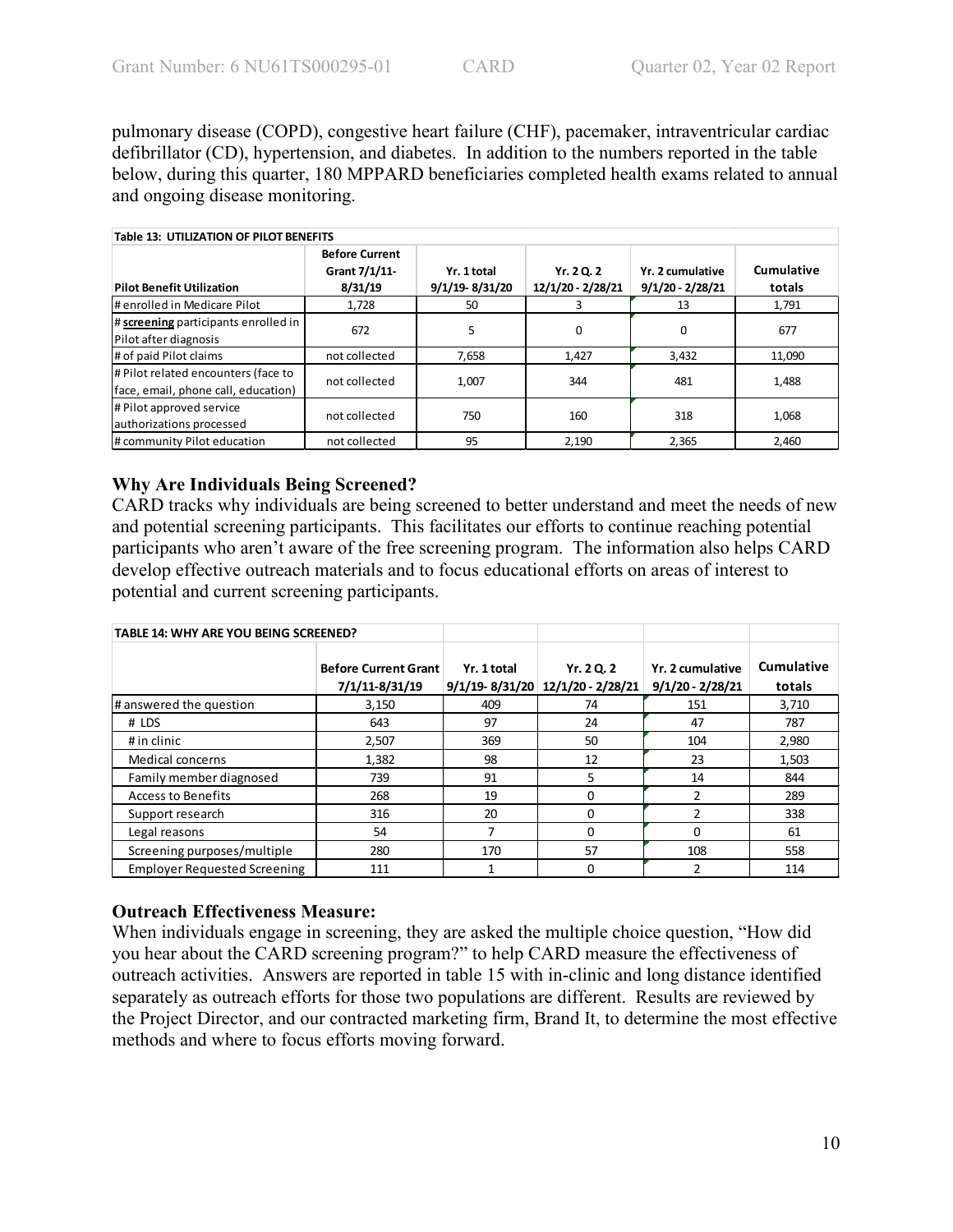| TABLE 15: HOW DID YOU HEAR ABOUT THE CARD SCREENING PROGRAM?                |                                               |                                   |                                 |                                        |                      |  |  |  |
|-----------------------------------------------------------------------------|-----------------------------------------------|-----------------------------------|---------------------------------|----------------------------------------|----------------------|--|--|--|
| How did you hear about screening?<br>$ $ (IC= in clinic, LD= long distance) | <b>Before Current Grant</b><br>7/1/11-8/31/19 | Yr. 1 total<br>$9/1/19 - 8/31/20$ | Yr. 2 Q. 2<br>12/1/20 - 2/28/21 | Yr. 2 cumulative<br>$9/1/20 - 2/28/21$ | Cumulative<br>totals |  |  |  |
| IC-# who answered                                                           | 3,213                                         | 315                               | 50                              | 104                                    | 3,632                |  |  |  |
| IC-traditional advertising (radio,<br>TV, newspaper)                        | 1,548                                         | 149                               | 18                              | 32                                     | 1,729                |  |  |  |
| IC- website/social media                                                    | 0                                             | 36                                | 10                              | 26                                     | 62                   |  |  |  |
| IC- Community networking<br>(parades, local events)                         | 1,329                                         | 123                               | 22                              | 46                                     | 1,498                |  |  |  |
| LD-# who answered                                                           | 600                                           | 97                                | 24                              | 47                                     | 744                  |  |  |  |
| LD-traditional advertising (radio,<br>TV, newspaper)                        | 244                                           | 27                                | 1                               | 3                                      | 274                  |  |  |  |
| LD- website/social media                                                    | 44                                            | 29                                | 0                               | 4                                      | 77                   |  |  |  |
| LD-Community networking<br>(events, word of mouth)                          | 312                                           | 41                                | 22                              | 39                                     | 392                  |  |  |  |

### **Screening Satisfaction:**

To provide the best possible customer service, CARD has begun using screening satisfaction surveys which were mailed out to all program participants and also made available on our website. Twenty-four percent of the surveys sent were returned, and the vast majority provided very positive feedback. The surveys ask about program participants' experiences overall, and about their interactions with CARD's staff. Results can remain anonymous or respondents can choose to identify themselves.

| <b>TABLE 16: SCREENING SATISFACTION SURVEY RESULTS</b> |                             |               |                                  |                    |               |  |  |  |
|--------------------------------------------------------|-----------------------------|---------------|----------------------------------|--------------------|---------------|--|--|--|
|                                                        | <b>Before Current Grant</b> | Yr. 1 total   | Yr. 2 Q. 2                       | Yr. 2 cumulative   | Cumulative    |  |  |  |
|                                                        | 7/1/11-8/31/19              |               | 9/1/19-8/31/20 12/1/20 - 2/28/21 | $9/1/20 - 2/28/21$ | totals        |  |  |  |
| # surveys sent                                         | not collected               | not collected | 86                               | 176                | not collected |  |  |  |
| # surveys returned                                     | not collected               | not collected | 21                               | 41                 | not collected |  |  |  |
| loverall: excellent                                    | not collected               | not collected | 15                               | 30                 | not collected |  |  |  |
| overall: good or very good                             | not collected               | not collected | 6                                | 10                 | not collected |  |  |  |
| overall: fair or poor                                  | not collected               | not collected | O                                |                    | not collected |  |  |  |
| lstaff: excellent                                      | not collected               | not collected | 14                               | 28                 | not collected |  |  |  |
| staff: good or very good                               | not collected               | not collected |                                  | 13                 | not collected |  |  |  |
| staff: fair or poor                                    | not collected               | not collected | O                                | 0                  | not collected |  |  |  |

### **Targeted Outreach and education- Local and regional/national:**

Many residents of the local area have still not participated in screening, and others have only been screened once a number of years ago. For this reason, recruitment continues locally, and education as well as community outreach are extremely important. Ongoing education to locals helps remind them about the free screening program, reinforces the importance of rescreening, and corrects any misinformation that takes hold through social media or community conversations. Maintaining and improving relationships with local businesses and tourism efforts are also very important to counter a deep-rooted community concern that Libby's asbestos legacy hurts the local economy and deters tourism. CARD works to be a positive force in the community supporting local causes and participating in community events as much as possible, especially educationally. The local area is considered the communities of Libby, Troy, Eureka, Yaak, Kila, Marion, Bull Lake, Trout Creek, Thompson Falls and Noxon.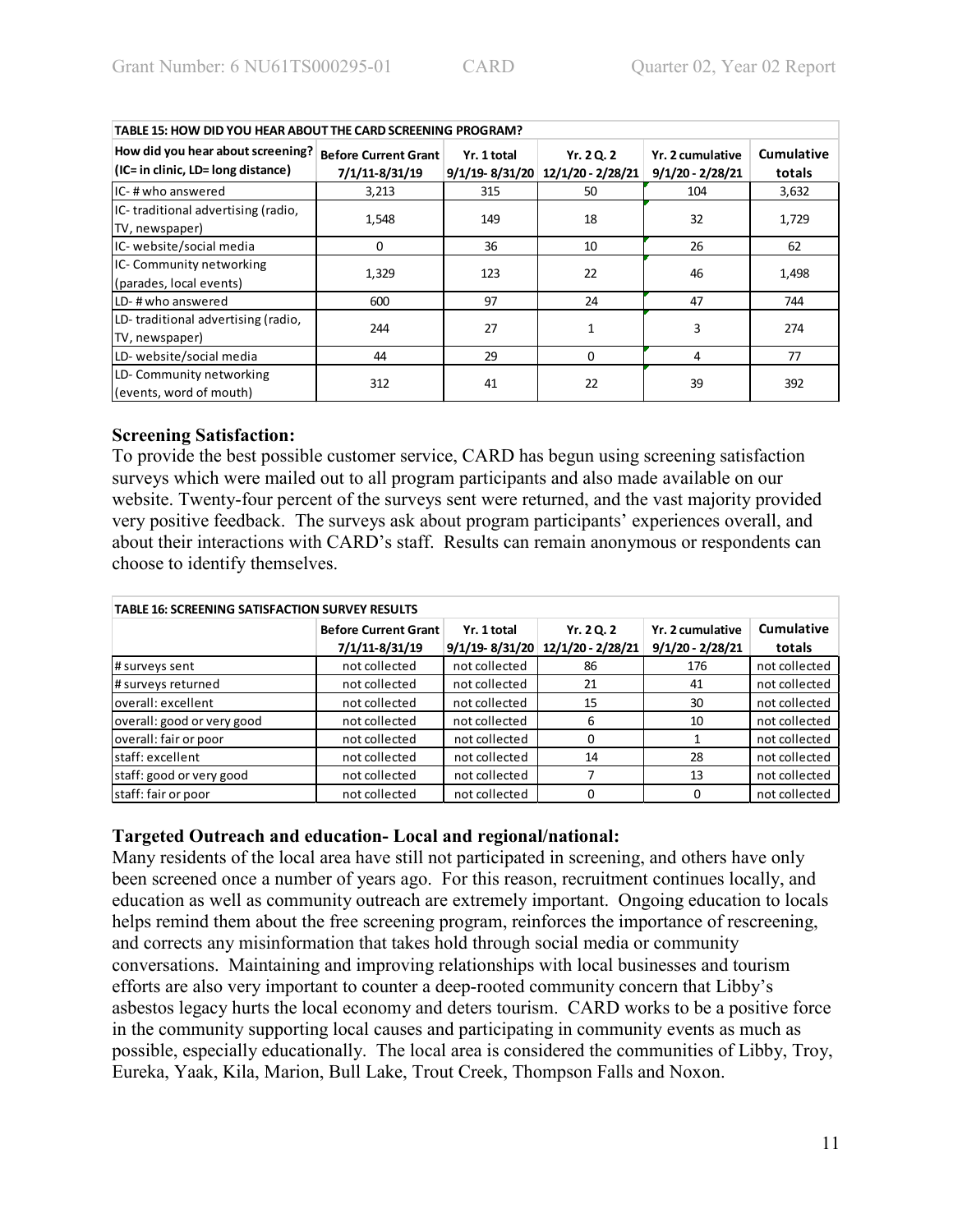Table 17 details local outreach and education efforts which have been reduced significantly due to cancellations related to the pandemic. The local event sponsored during quarter 2 was Libby Wrestling Club. Community meetings attended included Rotary, Kiwanis, and Communities that Care.

Another local outreach and education effort not accounted for in the table is giving away masks and hand sanitizers with CARD's screening logo to local clubs, teams, businesses, motels and more. Included with all give away items was a pamphlet about CARD Screening. Google AdWords was used to provide outreach and education electronically. An impression is

counted each time our ad is shown on a search result page. Clicks are counted when our ad is clicked on. Website visits include all traffic that is coming into the website. Patient education website visits are the total web visits to all web pages that contain patient education information. Provider education is the same but with provider education information.

| TABLE 17: TARGETED OUTREACH AND EDUCATION- LOCAL (Lincoln County) |                                               |                               |                                      |                                        |                      |
|-------------------------------------------------------------------|-----------------------------------------------|-------------------------------|--------------------------------------|----------------------------------------|----------------------|
| Method                                                            | <b>Before Current Grant</b><br>7/1/11-8/31/19 | Yr. 1 total<br>9/1/19-8/31/20 | $12/1/20 -$<br>Yr. 2 Q. 2<br>2/28/21 | Yr. 2 cumulative<br>$9/1/20 - 2/28/21$ | Cumulative<br>totals |
| Local newspaper ads                                               | 598                                           | 157                           | 21                                   | 71                                     | 826                  |
| Education article in newspapers                                   | 47                                            | 12                            | 3                                    | 6                                      | 65                   |
| Health Link and Health Resource<br>Guide                          | 10                                            | $\overline{2}$                | 0                                    | 0                                      | 12                   |
| Radio ads                                                         | 9,500                                         | 4,661                         | 256                                  | 518                                    | 14,679               |
| TV ads                                                            | 8,236                                         | 422                           | 0                                    | $\Omega$                               | 8,658                |
| Educational brochures given<br>(screening, LCS, CARD)             | 443                                           | 298                           | 685                                  | 831                                    | 1,572                |
| <b>Patient Education booklets</b>                                 | 3,452                                         | 310                           | 44                                   | 87                                     | 3,849                |
| Parades                                                           | 36                                            | $\mathcal{P}$                 | 0                                    | 0                                      | 38                   |
| Community events sponsored                                        | 140                                           | 45                            | $\mathbf{1}$                         | 5                                      | 190                  |
| Commmunity meetings                                               | 218                                           | 77                            | 17                                   | 39                                     | 334                  |
| Google AdWords Impressions                                        | not collected                                 | 10,951                        | 4,406                                | 8,791                                  | 19,742               |
| Google AdWords Clicks                                             | not collected                                 | 771                           | 726                                  | 1,314                                  | 2,085                |
| Website visits                                                    | not collected                                 | 1,705                         | 1,267                                | 1,983                                  | 3,688                |
| Website visits to patient<br>education pages                      | not collected                                 | 624                           | 118                                  | 260                                    | 884                  |
| community presentations/events<br>attended                        | 76                                            | 17                            | 8                                    | 15                                     | 108                  |
| website visits to provider<br>education pages                     | not collected                                 | 207                           | 27                                   | 114                                    | 321                  |
| newsletters sent locally                                          | not collected                                 | 8,143                         | 0                                    | 4,630                                  | 12,773               |

Table 18 details regional and national outreach and education efforts. YouTube channel numbers are a count of how many times our videos were viewed.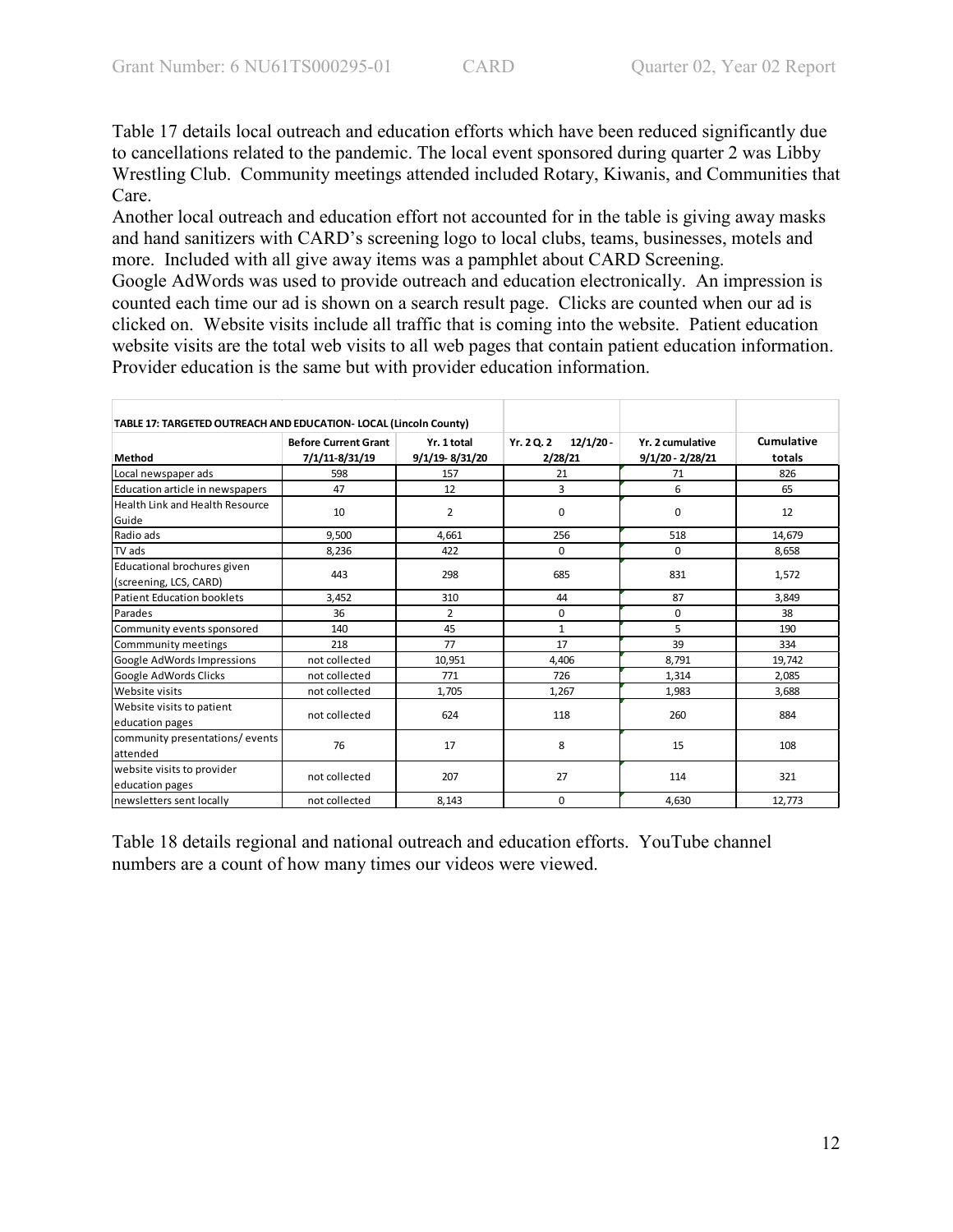| TABLE 18: TARGETED OUTREACH AND EDUCATION- REGIONAL & NATIONAL |                                               |                                 |                                      |                                        |                          |
|----------------------------------------------------------------|-----------------------------------------------|---------------------------------|--------------------------------------|----------------------------------------|--------------------------|
| Method                                                         | <b>Before Current Grant</b><br>7/1/11-8/31/19 | Yr. 1 Total<br>9/1/19 - 8/31/20 | $12/1/20 -$<br>Yr. 2 Q. 2<br>2/28/21 | Yr. 2 cumulative<br>$9/1/20 - 2/28/21$ | <b>Cumulative totals</b> |
| Newspaper-outreach                                             | 76                                            | 68                              | 17                                   | 39                                     | 183                      |
| Radio ads -outreach                                            | 10,242                                        | 755                             | $\Omega$                             | $\Omega$                               | 10,997                   |
| TV ads -outreach                                               | 8,236                                         | 21,888                          | 8,897                                | 17,645                                 | 47,769                   |
| Website -outreach                                              | not collected                                 | 17,299                          | 8,037                                | 13,570                                 | 30,869                   |
| Website -patient education                                     | not collected                                 | 2,411                           | 691                                  | 1,275                                  | 3,686                    |
| Website -provider education                                    | not collected                                 | 744                             | 178                                  | 421                                    | 1,165                    |
| Google AdWords Impressions-<br>outreach                        | not collected                                 | 53,850                          | 9,815                                | 18,971                                 | 72.821                   |
| Google AdWords Clicks-outreach                                 | not collected                                 | 3,165                           | 2,092                                | 3,754                                  | 6,919                    |
| Educational brochures given<br>(screening, tobacco, LDS)       | not collected                                 | 119                             | 0                                    | 0                                      | 119                      |
| <b>YouTube Channel</b>                                         | 14,100                                        | 2,822                           | 748                                  | 1,603                                  | 18,525                   |
| Patient Education booklets -<br>education                      | 3,298                                         | 277                             | 31                                   | 78                                     | 3,653                    |
| Lung cancer screening brochures -<br>education                 | 180                                           | 64                              |                                      | 32                                     | 276                      |
| Health promotion events<br>sponsored -outreach                 | 36                                            | 5                               | 0                                    | 0                                      | 41                       |
| Newsletters sent                                               | not collected                                 | 7,434                           | 0                                    | 3,401                                  | 10,835                   |

## **Targeted Outreach/Education to healthcare professionals**

Raising awareness about Libby asbestos within the medical community is important to help facilitate referrals and coordinate care. Provider education packets are sent to primary care providers of screening participants with their screening results. Mailings to healthcare professionals this quarter included ten letters sent to specific providers with shared patients regarding the patients' specific needs related to findings during their CARD appointments.

| <b>TABLE 19: TARGETED OUTREACH TO- HEALTHCARE PROFESSIONALS</b> |                             |                                   |                                      |                                      |                          |
|-----------------------------------------------------------------|-----------------------------|-----------------------------------|--------------------------------------|--------------------------------------|--------------------------|
| Method                                                          | <b>Before Current Grant</b> | Yr. 1 Total<br>$9/1/19 - 8/31/20$ | Yr. 2 Q. 2<br>$12/1/20 -$<br>2/28/21 | Yr. 2 cumulative<br>9/1/20 - 2/28/21 | <b>Cumulative totals</b> |
| Website-provider education                                      | not collected               | 744                               | 0                                    | 330                                  | 1,074                    |
| <b>Mailings</b>                                                 | not collected               | 121                               | 10                                   | 30                                   | 151                      |
| <b>ICARD</b> newsletter-education                               | 27,948                      | 1,056                             | 0                                    | 839                                  | 29,843                   |
| provider education book mailed                                  | 1,351                       | 271                               | 26                                   | 56                                   | 1,678                    |
| Professional Conferences -<br>education/outreach                | 45                          | 3                                 | 0                                    |                                      | 52                       |
| Medical professionals -education                                | 188                         | 46                                | $\Omega$                             | 38                                   | 272                      |
| Press release pick ups                                          | not collected               | 228                               | 107                                  | 179                                  | 407                      |
| other targeted outreach efforts                                 | not collected               | 301                               | 8                                    | 9                                    | 310                      |

# W**ebsite Use:**

CARD's website is an important tool for outreach, education, and communication with target populations. Table 20 summarizes use of CARD's website during quarter 2. Website materials are regularly updated and use is tracked to help improve content for users. Website updates this quarter included updating staff and board members as well as performing a monthly backup and plugin update site wide. Google AdWords is used to track website traffic.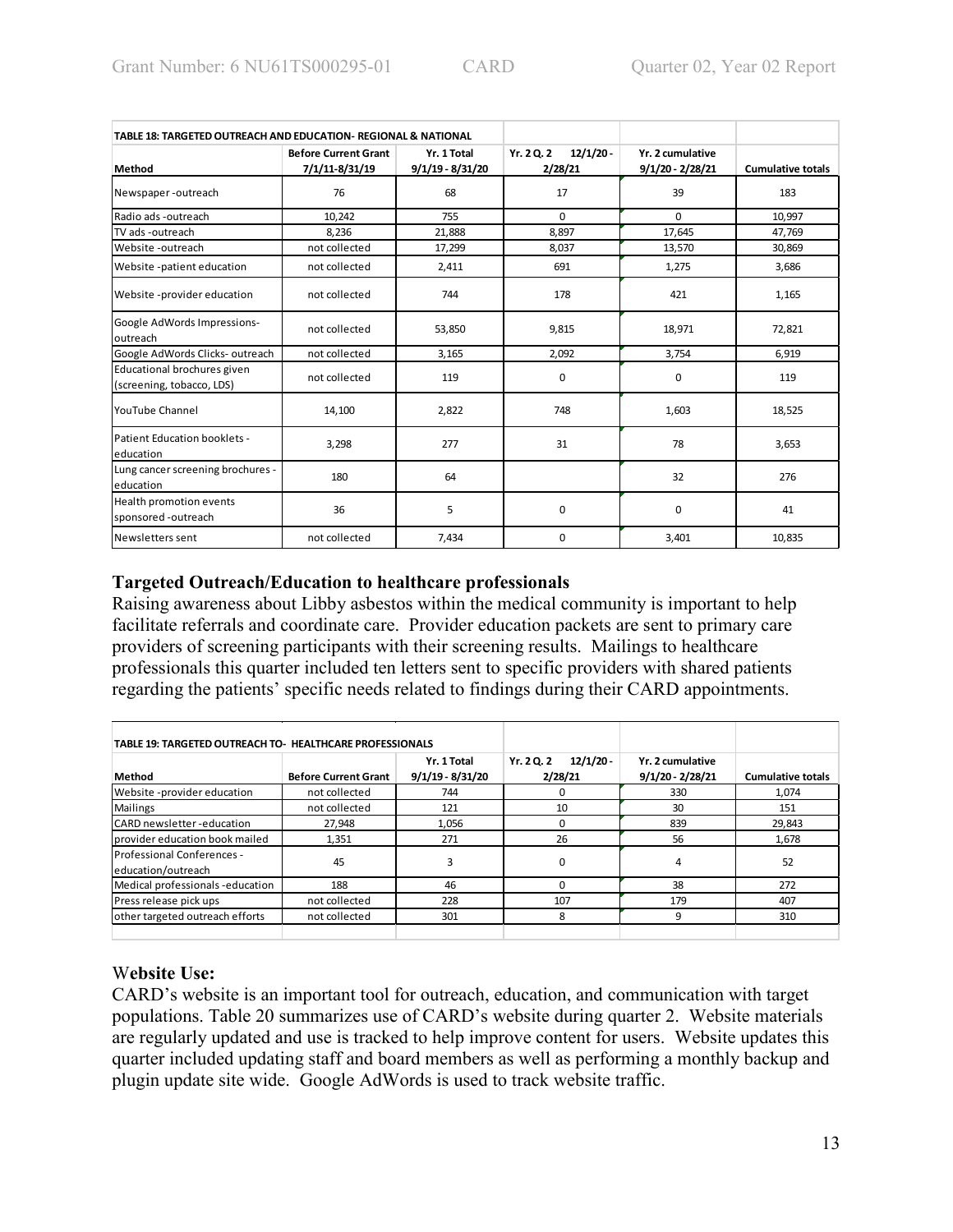| TABLE 20: Website use              |                             |                    |                           |                    |                          |
|------------------------------------|-----------------------------|--------------------|---------------------------|--------------------|--------------------------|
|                                    |                             | Yr. 1 Total        | $12/1/20 -$<br>Yr. 2 Q. 2 | Yr. 2 cumulative   |                          |
| <b>Website Use</b>                 | <b>Before Current Grant</b> | $9/1/19 - 8/31/20$ | 2/28/21                   | $9/1/20 - 2/28/21$ | <b>Cumulative totals</b> |
| Screening applications submitted   | 202                         | 105                | 20                        | 40                 | 347                      |
| via website                        |                             |                    |                           |                    |                          |
| Contact CARD emails via website    | 433                         | 106                | 41                        | 65                 | 604                      |
| # of website sessions              | 103,871                     | 9.441              | 5.627                     | 9,191              | 122,503                  |
| # pages viewed                     | 252,023                     | 17,299             | 8,037                     | 13,570             | 282,892                  |
| session length 30+ minutes         | 1,398                       | 47                 | 16                        | 23                 | 1,468                    |
| session length 10-30 minutes       | 13,642                      | 363                | 71                        | 129                | 14,134                   |
| session length 3-10 minutes        | 29,537                      | 490                | 99                        | 210                | 30,237                   |
| session length 1-3 minutes         | 21,664                      | 567                | 164                       | 332                | 22,563                   |
| session length 31-60 seconds       | 9,413                       | 367                | 111                       | 216                | 9,996                    |
| session length 11-30 seconds       | 12,448                      | 370                | 174                       | 311                | 13,129                   |
| session less than 10 seconds       | bounce factor               | 7,237              | 4,992                     | 7,970              | 15,207                   |
| Page depth: 1-9 Pages viewed in se | 25,499                      | 10,200             | 5,580                     | 9,102              | 44,801                   |
| 10-14 Pages viewed in session      | 1,709                       | 348                | 29                        | 58                 | 2,115                    |
| 15-19 Pages viewed in session      | 614                         | 175                | 5                         | 14                 | 803                      |
| 20+ Pages viewed in session        | 734                         | 253                | 13                        | 17                 | 1,004                    |
| # of users                         | 39.074                      | 8,782              | 4,274                     | 7,531              | 55,387                   |
| new users                          | not collected               |                    | 83%                       |                    |                          |
| returning users                    | not collected               |                    | 17%                       |                    |                          |
| Male users                         | not collected               |                    | 47%                       |                    |                          |
| Female users                       | not collected               | not cumulative,    | 53%                       | not cumulative,    | not cumulative.          |
| Age between 18-24                  | not collected               | reported as a      | 12%                       | reported as a      | reported as a            |
| Age between 25-34                  | not collected               |                    | 22%                       |                    | percentage               |
| Age between 35-44                  | not collected               | percentage         | 19%                       | percenage          |                          |
| Age between 45-54                  | not collected               |                    | 16%                       |                    |                          |
| Age between 55-64                  | not collected               |                    | 18%                       |                    |                          |
| Age 65+                            | not collected               |                    | 13%                       |                    |                          |

## **Social Media and other outreach efforts:**

In addition to the above outreach and education, CARD had been working to increase our social media presence on both Facebook and Instagram. In addition, beginning in January, a weekly outreach or education video was released on our YouTube channel. This will continue thorughout 2021. CARD registered to be a Montana COVID-19 vaccine provider and has been actively participating in free vaccination clinics during which we give away screening information and take away items. These clincs are an excellent way to provide positive outreach while improving the health of our community.

# **CARD Annual Rally:**

CARD's annual Rally was not held this fall as usual due to COVID precautions. The event is usually held in coordination with the public school, but schools have been taking significant precautions including the cancellation of all extra curricular activities, offering and sometimes mandating at-home learning, and when in person having smaller groups that stay together. The annual Rally is now planned for June  $5<sup>th</sup>$  and it will be held outdoors in conjunction with our Kiwanis club's Family Day in the Park event. The annual Rally event is an excellent way to engage local youth and their families in education about asbestos related disease and other important health topics. Upon completion of all booths, prizes or other useful items such as mini first aid kits with CARD Screening information will be offered.

## **CHALLENGES: REASON FOR DELAY AND ANTICIPATED CORRECTIVE ACTION OR DELETION**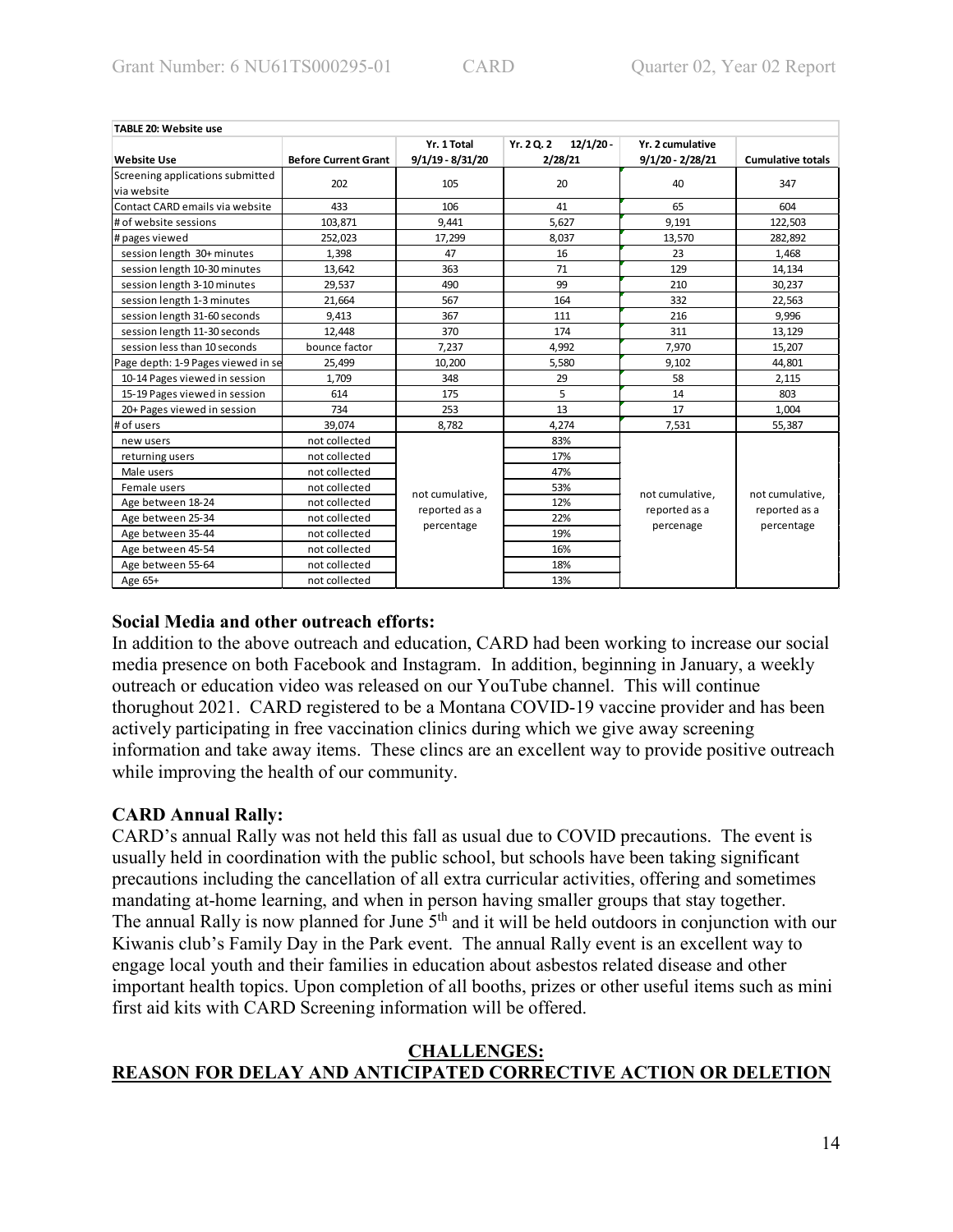## **COVID-19 modifications:**

During quarter 2, the screening programs continued to be impacted by COVID-19 with a decrease in the number of patient that could be seen. This decrease was related to both restrictions such as social distancing, and to patient cancellations due to concern over the virus. In addition, CARD's pulmonary function labs remained closed throughout the quarter in order to protect our patients and staff. Our decision to close the labs was made based on the surge in local cases and taking into consideration recommendations of the American Thoracic Society and other leaders in the field of respiratory medicine. Spirometry in particular can be dangerous for spreading the virus because the maneuver requires patients to blow air out hard and fast, and this of course, cannot be done while wearing a mask. The maneuver, by its nature, increases the likelihood of disease transmission and it takes 20 minutes or more for all of the potentially exhaled particles to settle so others in the area could be exposed afterwards. CARD has ordered equipment to convert our labs into negative pressure rooms which will much more effectively prevent the spread of infectious contaminants such as COVID-19. These rooms, once completed will use lower air pressure to suck outside air in and trap potentially harmful particles in the room by preventing air from leaving the space. This protects people outside of the rooms from any potential exposure. Twelve air-flow changes per hour along with built in HEPA filtration and UV sanitization will protect our spirometry techs and respiratory therapists working in the labs. Airflow will be directly to the outdoors, and room pressure will be monitored by a system outside of the sealed doors. Equipment installation was taking place at the end of quarter 2. All COVID precautions reported in quarter 1 remained in effect for quarter 2.

### **STATUS OF PROGRAM, SCREENING, INFRASTRUCTURE, AND STAFF**

The grant's goals and objectives were implemented successfully even with COVID-19 restrictions during the second quarter of year 02, but unfortunately, they were done on a more limited basis as explained above. No significant staff changes were made in quarter 2. CARD's infrastructure remains solid with a strong administrative and implementation team, our Medical Director, a second physician, Dr. Lee, and a physician assistant, who all contribute to the success of the grant. Quality assurance processes remain successfully in place for delivery of ARD and LCS screening activities, data management, outreach and educational activities. Completeness and accuracy of the database is evident by consistency of data reported across multiple tables. All data is quality controlled for accuracy before reports and table outcomes are generated. All screening CT scans are read by a qualified physician, so CARD's physicians read all CT images ordered by our physician assistant.

# **MEASURES OF EFFECTIVENESS**

Measures of effectiveness were reported under each specific goal above. CARD added a new effective measure with patient satisfaction surveys this year as well. In addition to what was reported above, the following are some examples of specific feedback received from patients this quarter:

 $\triangleright$  "They explained what was happening to me. Found an infection and got me stated on meds right away." 2/8/2021